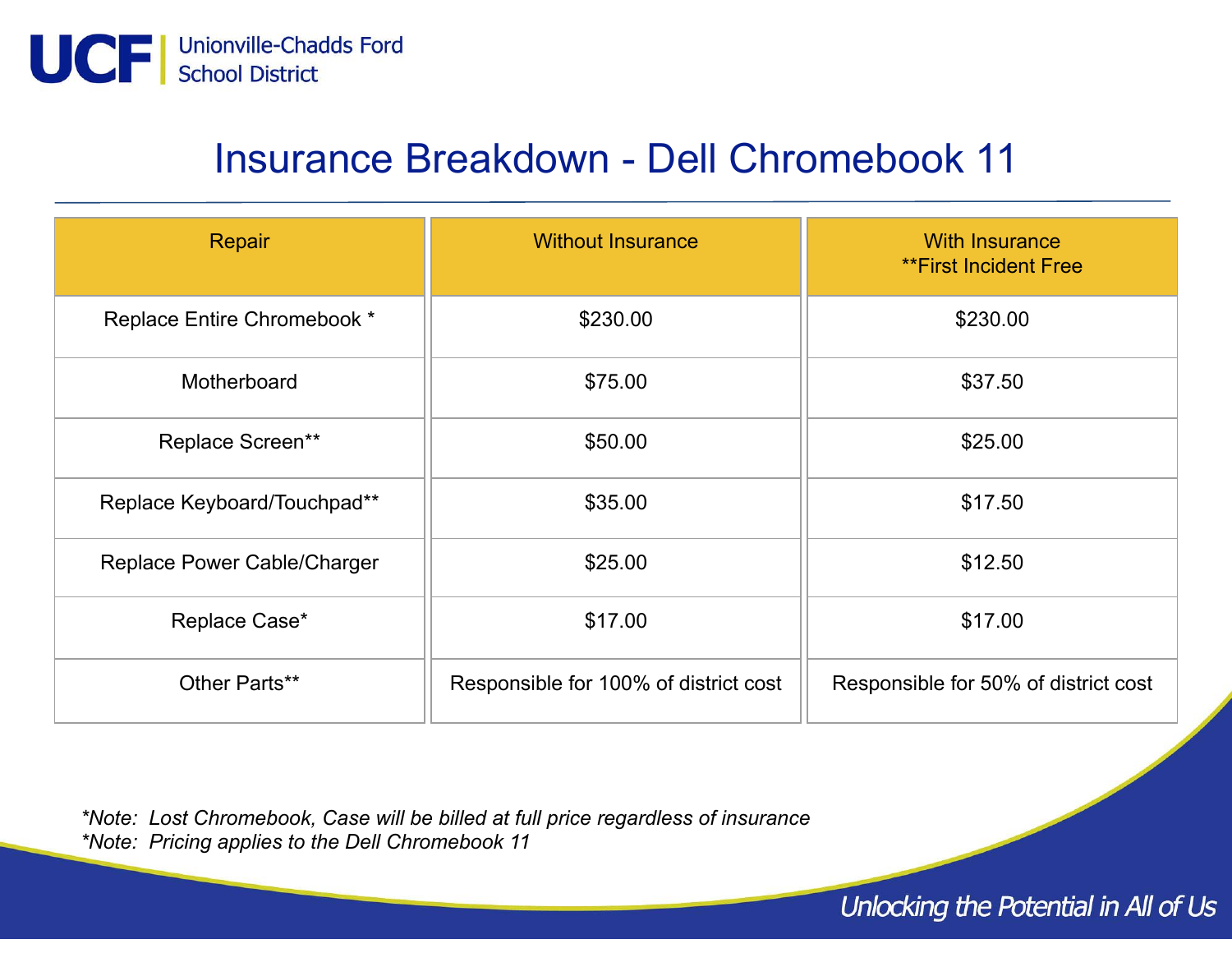

#### Insurance Breakdown - Lenovo 500e Chromebook

| Repair                      | <b>Without Insurance</b>              | <b>With Insurance</b><br><b>**First Incident Free</b> |
|-----------------------------|---------------------------------------|-------------------------------------------------------|
| Replace Entire Chromebook * | \$292.00                              | \$292.00                                              |
| Motherboard                 | \$90.00                               | \$45.00                                               |
| Replace Screen**            | \$80.00                               | \$40.00                                               |
| Replace Keyboard/Touchpad** | \$55.00                               | \$27.50                                               |
| Replace Power Cable/Charger | \$30.00                               | \$15.00                                               |
| Replace Case*               | \$21.00                               | \$21.00                                               |
| Other Parts**               | Responsible for 100% of district cost | Responsible for 50% of district cost                  |

\*Note: Lost Chromebook, Case will be billed at full price regardless of insurance \*Note: Pricing applies to the Dell Chromebook 11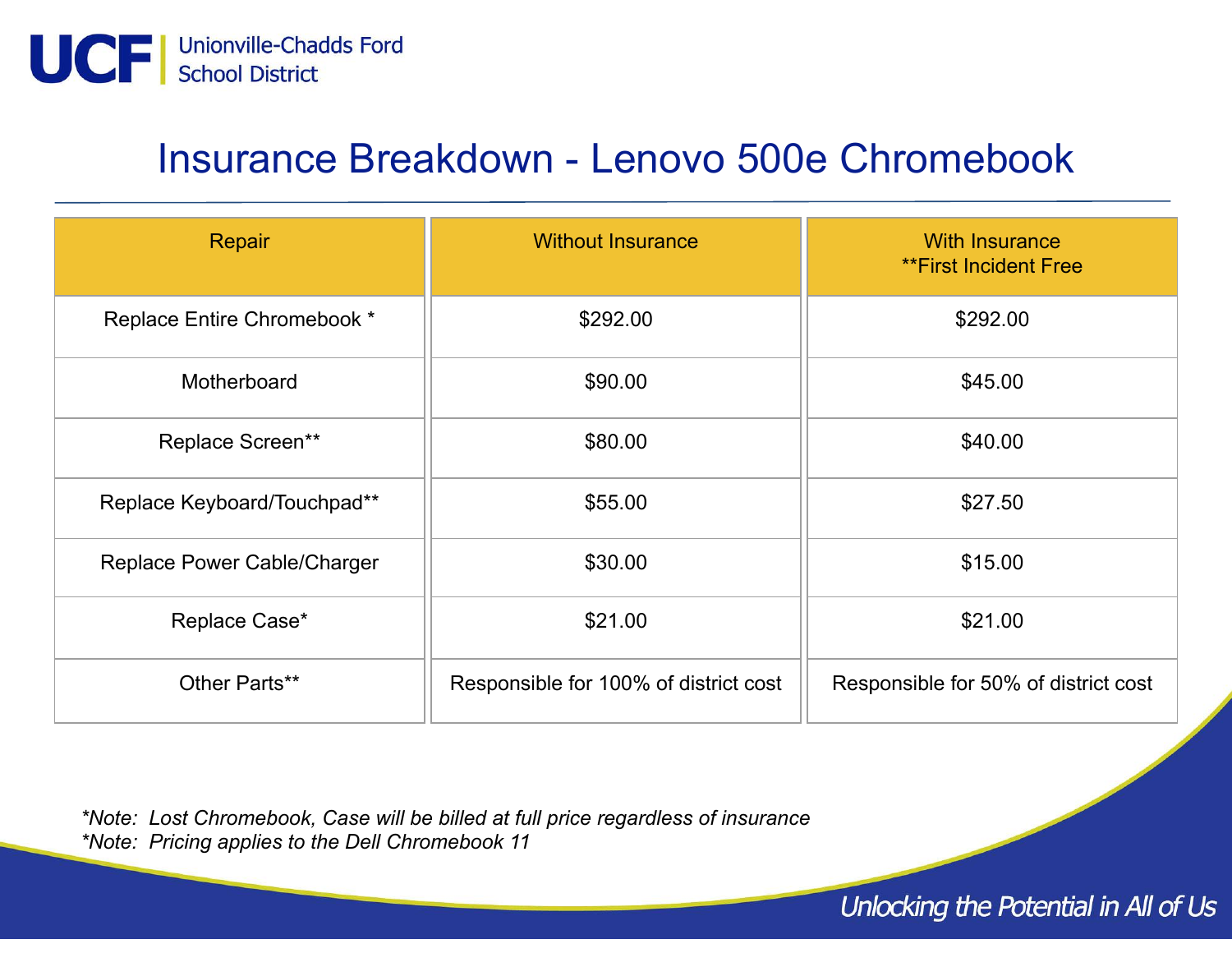

### Insurance Breakdown - Windows Laptop

| Repair                      | <b>Without Insurance</b>                 |
|-----------------------------|------------------------------------------|
| Replace Entire Laptop *     | \$1,100.00                               |
| <b>Replace Screen**</b>     | \$500.00                                 |
| Replace Keyboard/Touchpad** | \$500.00                                 |
| Replace Power Cable/Charger | \$50.00                                  |
| Other Parts**               | Responsible for 100% of district<br>cost |

\*Note: Lost Chromebook, Case will be billed at full price regardless of insurance \*Note: Pricing applies to the Lenovo 100e Chromebook

Unlocking the Potential in All of Us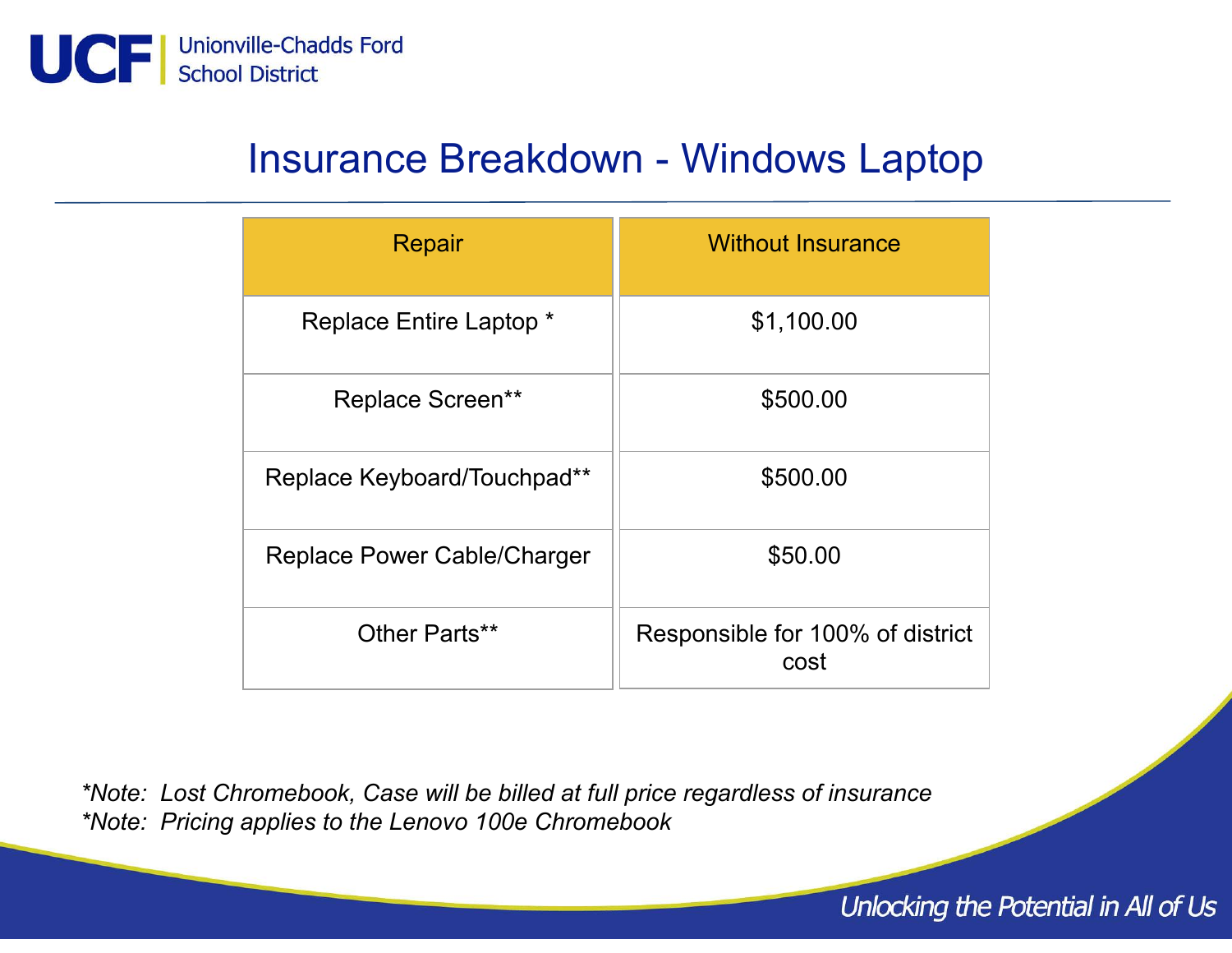

### Insurance Breakdown - Apple iPad

| Repair                      | <b>Without Insurance</b>                 |
|-----------------------------|------------------------------------------|
| Replace Entire iPad *       | \$350.00                                 |
| <b>Replace Screen**</b>     | \$50.00                                  |
| <b>Replace Case</b>         | \$30.00                                  |
| Replace Power Cable/Charger | \$20.00                                  |
| Other Parts**               | Responsible for 100% of district<br>cost |

\*Note: Lost Apple iPad, Case will be billed at full price regardless of insurance \*Note: Pricing applies to the Apple iPad

#### Unlocking the Potential in All of Us